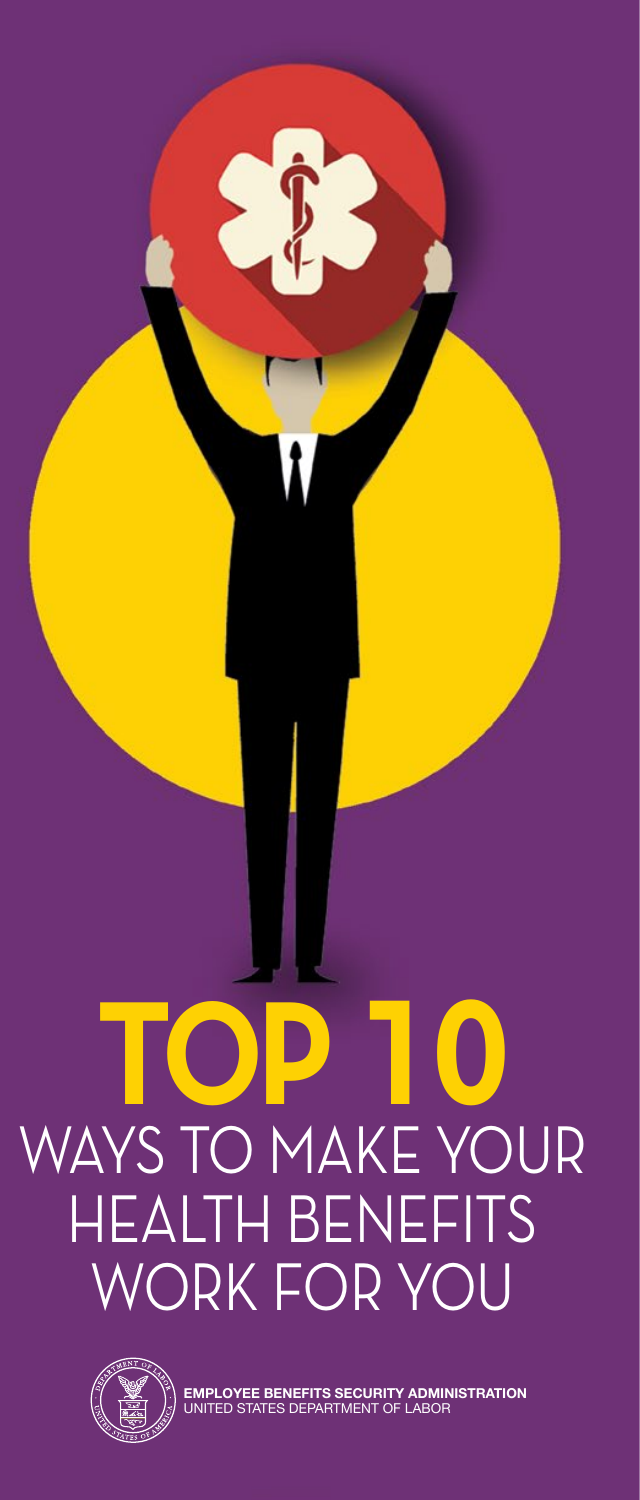## Top 10 Ways to Make Your Health Benefits Work for You



 **The Department of Labor's Employee Benefits Security Administration (EBSA) administers several important health benefit laws covering** 

**employer-based health plans. They govern your basic rights to information about how your health plan works, how to qualify for benefits, and how to make claims for benefits.**

In addition, there are specific laws protecting your right to health benefits when you lose coverage or change jobs. EBSA also oversees health care laws covering special medical conditions. For more information on the laws that protect your benefits, see EBSA's Website at **[dol.gov/ebsa](http://www.dol.gov/ebsa)**. Or call the agency toll-free at 1-866-444-3272 to reach a regional office near you. These 10 tips can help make your health benefits work better for you.

## 1. Explore Your Options for Health Coverage

#### **You have options for health coverage.**

There are many different types of health benefit plans. Find out what your employer offers, then check out the plan (or plans). Your employer's human resource office, the health plan administrator, or your union can provide information to help you match your needs and preferences with the available plans. Or consider a health plan through the Health Insurance Marketplace. Visit [HealthCare.gov](http://www.HealthCare.gov) to see the health plan options available in your area. *Get information about all of your options and review it. The more information you have, the better your health care decisions will be.*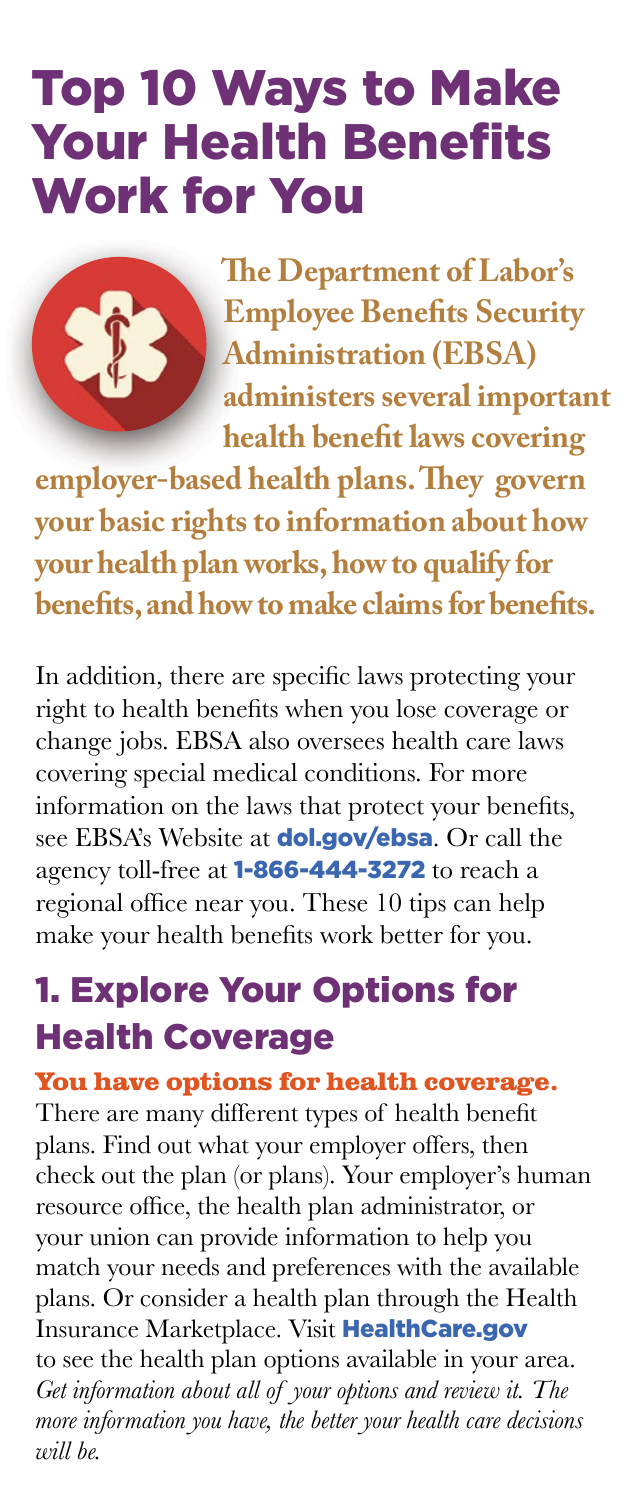## 2. Review the Benefits Available

#### **Do the plans offered cover the benefits that are important to you,** such as mental

health services, well-baby care, vision or dental care? Are there deductibles? What are the out-of-pocket expenses you may face? Determine your needs and priorities. Compare all of your options before you decide which coverage to elect. *Matching your needs and those of your family members will result in the best possible benefits. Cheapest may not always be best. Your goal is high quality health benefits.*

## 3. Read Your Plan's Summary Plan Description (SPD) for the Wealth of Information It Provides

#### **Your health plan administrator should provide a copy.** It outlines your

benefits and your legal rights under the Employee Retirement Income Security Act (ERISA), the Federal law that protects your health benefits. It also should contain information about the coverage of dependents, what services will require a co-payment or coinsurance, and the circumstances under which your employer can change or terminate a health benefits plan. You also can find many of the answers to your questions in the Summary of Benefits and Coverage (SBC), a short, easy-to-understand summary of what a plan covers and what it costs. You should receive a copy with your enrollment materials. *Save the SPD, the SBC, and all other health plan brochures and documents, along with memos or correspondence from your employer relating to health benefits.*

## 4. Use Your Health Coverage

**Once your health coverage has** 

**started, use it** to help cover medical costs for services like going to the doctor, filling prescriptions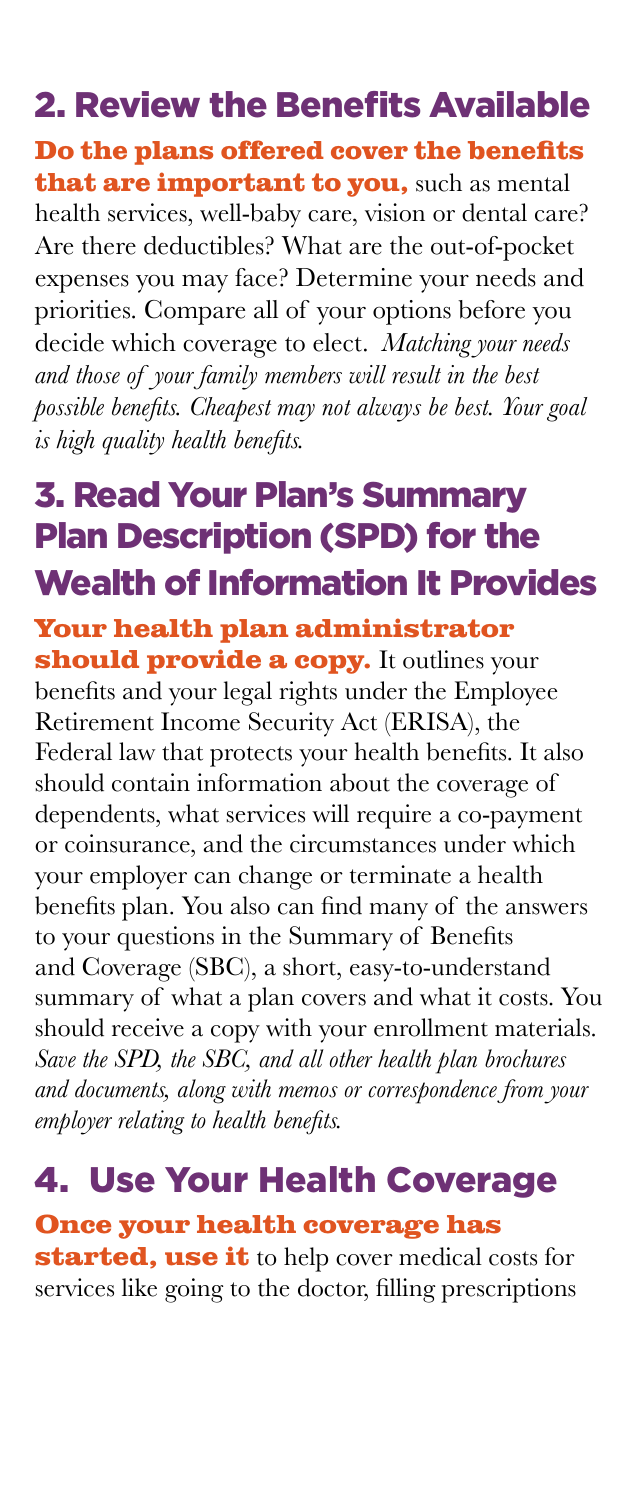or getting emergency care. Using your benefits will help you and your family stay healthy and reduce your health care costs. The Patient Protection and Affordable Care Act (ACA) provides many valuable protections for people enrolled in employmentbased health plans including prohibiting preexisting condition exclusions and annual and lifetime limits on essential health benefits. What's more, many plans cover certain preventive services for free, including routine vaccinations, regular well-baby and wellchild visits, blood pressure, diabetes and cholesterol tests, and many cancer screenings. You also can keep your children on your health plan until age 26. *Take advantage of your benefits, especially free preventive care if your plan covers it. If you were required to pay cost-sharing for a preventive service, check your Explanation of Benefits and ensure that the provider billed the service properly.*

## 5. Understand Your Plan's Mental Health and Substance Use Coverage

#### **Many health plans provide coverage**

for mental health and substance use disorder benefits. If a plan does offer these benefits, the financial requirements (such as co-payments and deductibles) and the quantitative treatment limits (such as visit limits) for the mental health and substance use disorder benefits cannot be more restrictive than the financial requirements or treatment limits applied to medical/surgical benefits. Plans also cannot impose lifetime and annual limits on the dollar amount of mental health and substance use disorder services, including behavioral health treatment. *Some plans cover preventive services like screenings for depression and child behavioral assessments for free. Check your SPD and SBC to find out what your plan covers.* 

### 6. Look for Wellness Programs **More employers are establishing wellness programs** that encourage

employees to work out, stop smoking, and generally adopt healthier lifestyles. The Health Insurance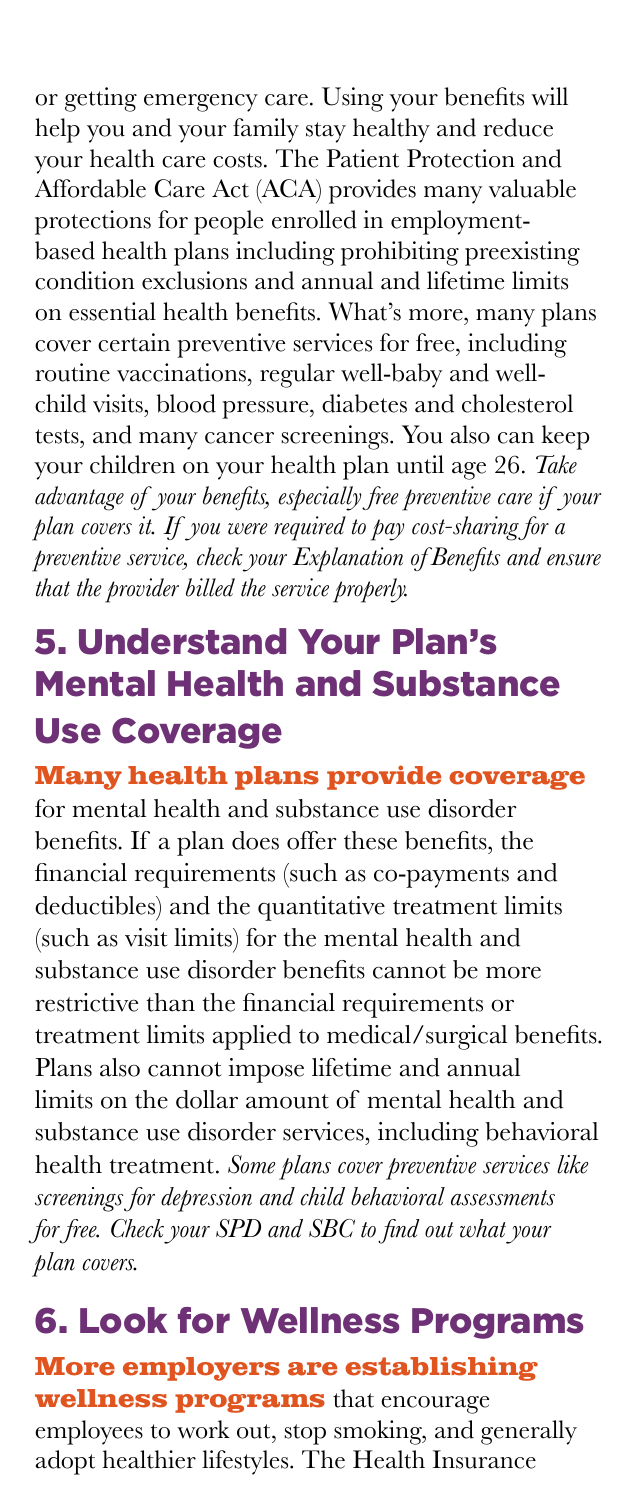Portability and Accountability Act (HIPAA) and the ACA encourage group health plans to adopt wellness programs but also include protections for employees and dependents from impermissible discrimination based on a health factor. These programs often provide rewards such as cost savings as well as promoting good health. *Check your SPD or SBC to see whether your plan offers a wellness program(s). If your plan does, find out what reward is offered and what you need to do to receive it.*

## 7. Know How to File an Appeal if Your Health Benefits Claim is **Denied**

#### **Understand your plan's procedures**

for filing a claim for benefits and where to make appeals of the plan's decisions. Pay attention to time limits – make sure you timely file claims and appeals and that the plan makes decisions on time. Keep records and copies of correspondence. *Check your health benefits package and your SPD to determine who is responsible for handling problems with benefit claims. Contact EBSA for assistance if you are unable to obtain a response to your complaint.* 

## 8. Assess Your Benefits Coverage as Your Family Status Changes

#### **Marriage, divorce, childbirth or adoption, the death of a spouse,**

and aging out of a parent's health plan are life events that may signal a need to change your health benefits. You, your spouse, and your dependent children may be eligible for special enrollment into other employer health coverage or through the Health Insurance Marketplace. Even without life-changing events, the information provided by your employer should tell you how you can change benefits or switch plans. *If you're considering special enrollment, act quickly. You have 30 days after the life event to request special enrollment in other employer coverage or 60 days to select a plan in the Marketplace.*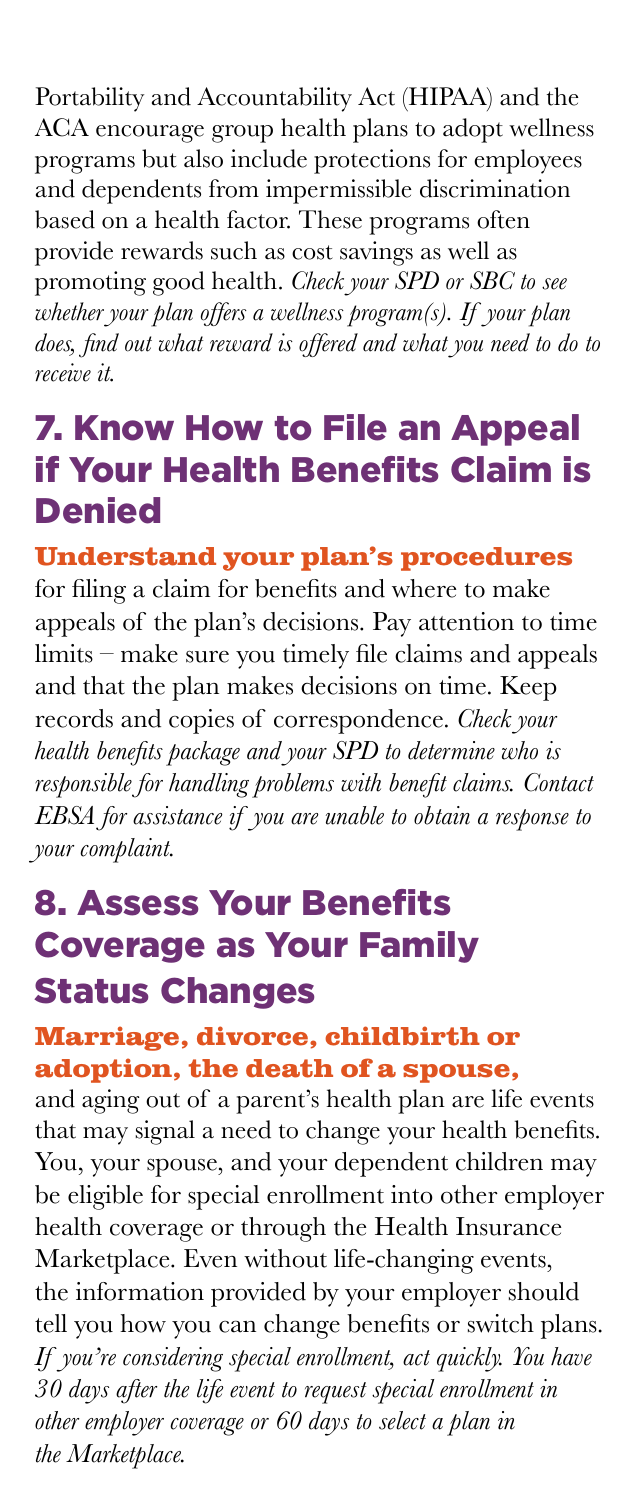## 9. Be Aware that Changing Jobs and Other Work Events Can Affect Your Health Benefits

**If you change employers or lose your job,** you may need to find other health coverage. If you have a new job, consider enrolling in your new employer's plan. Whether starting or losing a job, you may be eligible to special enroll in a spouse's employer-sponsored plan or through the Health Insurance Marketplace. Under the Consolidated Omnibus Budget Reconciliation Act - better known as COBRA - you, your covered spouse, and your dependent children may be eligible to continue coverage under your former employer-sponsored plan. This coverage is temporary (generally 18 to 36 months) and you may have to pay the entire premium plus a 2 percent administrative charge. Get information on your coverage options and compare. *Be aware of the deadlines for deciding on coverage and find out when your new coverage will be effective.* 

## 10. Plan for Retirement

**Before you retire, find out what health** benefits, if any, extend to you and your spouse during your retirement years. Consult with your employer's human resources office, your union, or the plan administrator. Check your SPD and other plan documents. Make sure there is no conflicting information among these sources about the benefits you will receive or the circumstances under which they can change or be eliminated. With this information in hand, you can make other important choices, like finding out if you are eligible for Medicare and Medigap insurance coverage. If you want to retire before you are eligible for Medicare and your employer does not provide health benefits in retirement, consider what you will do for health coverage. Your options may include enrolling in a spouse's employer plan or in a Marketplace plan or temporarily continuing your employer coverage by electing COBRA. *Planning for retirement includes planning for your health coverage in retirement. To find out more, read* Taking the Mystery Out of Retirement Planning *(see back panel).*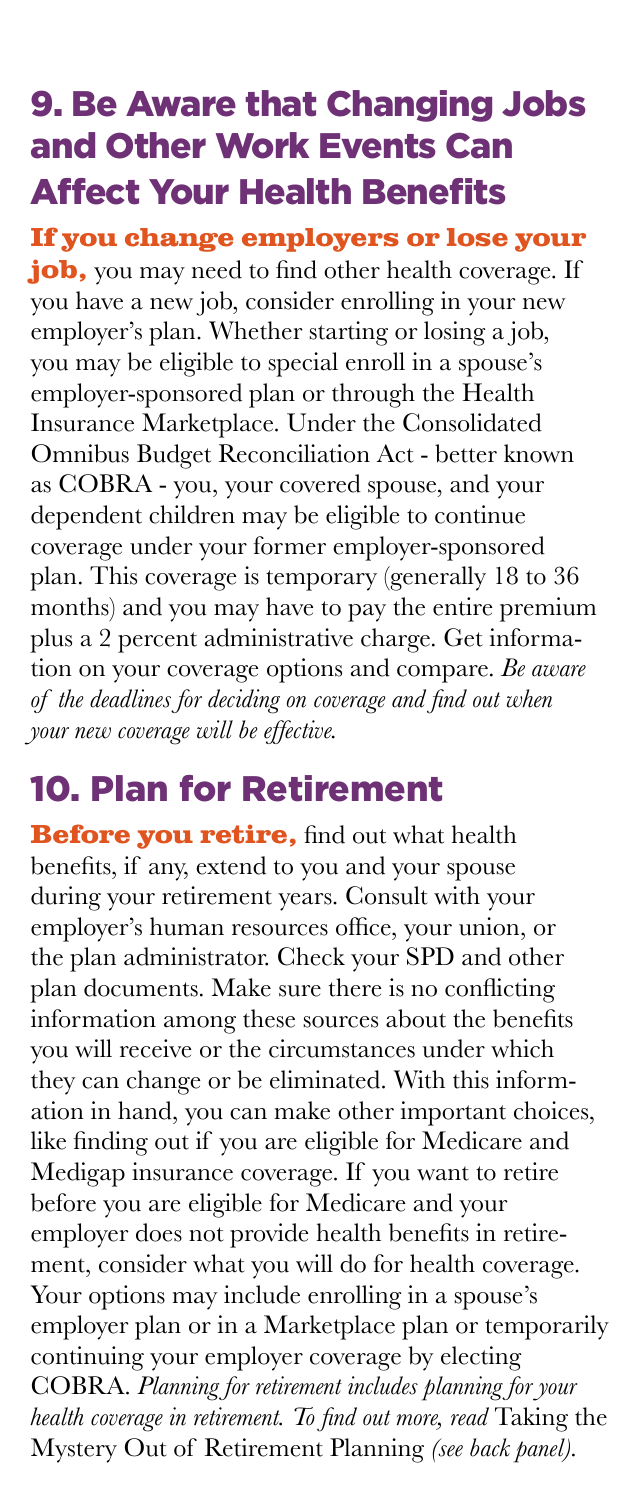## These Laws Can Help

#### **• The Employee Retirement Income**

**Security Act --** Offers protection for individuals enrolled in retirement, health, and other benefit plans sponsored by private-sector employers, and provides rights to information and a claims and appeals process for participants to get benefits from their plans.

#### **• The Patient Protection and**

**Affordable Care Act – Creates the Health** Insurance Marketplace and provides protections for employment-based health coverage, including extending dependent coverage of children to age 26; prohibiting preexisting condition exclusions and prohibiting lifetime and annual limits on essential health benefits.

**• The Consolidated Omnibus Budget Reconciliation Act --** Contains provisions giving certain former employees, retirees, spouses, and dependent children the right to purchase temporary continuation of group health plan coverage at group rates in specific instances.

**• The Health Insurance Portability and Accountability Act –** Allows employees, their spouses and their dependents to enroll in employer-provided health coverage regardless of open enrollment periods if they lose coverage or in the event of marriage, birth, adoption or placement for adoption. Also prohibits discrimination in health care coverage.

**• The Women's Health and Cancer Rights Act –-** Offers protections for breast cancer patients who elect breast reconstruction in connection with a mastectomy.

**• The Newborns' and Mothers' Health Protection Act -** Provides rules on minimum coverage for hospital lengths of stay following childbirth.

#### **• The Genetic Information Nondiscrimination Act -- Prohibits**

discrimination in group health plan premiums based on genetic information. Also, generally prohibits group health plans from requesting genetic information or requiring genetic tests.